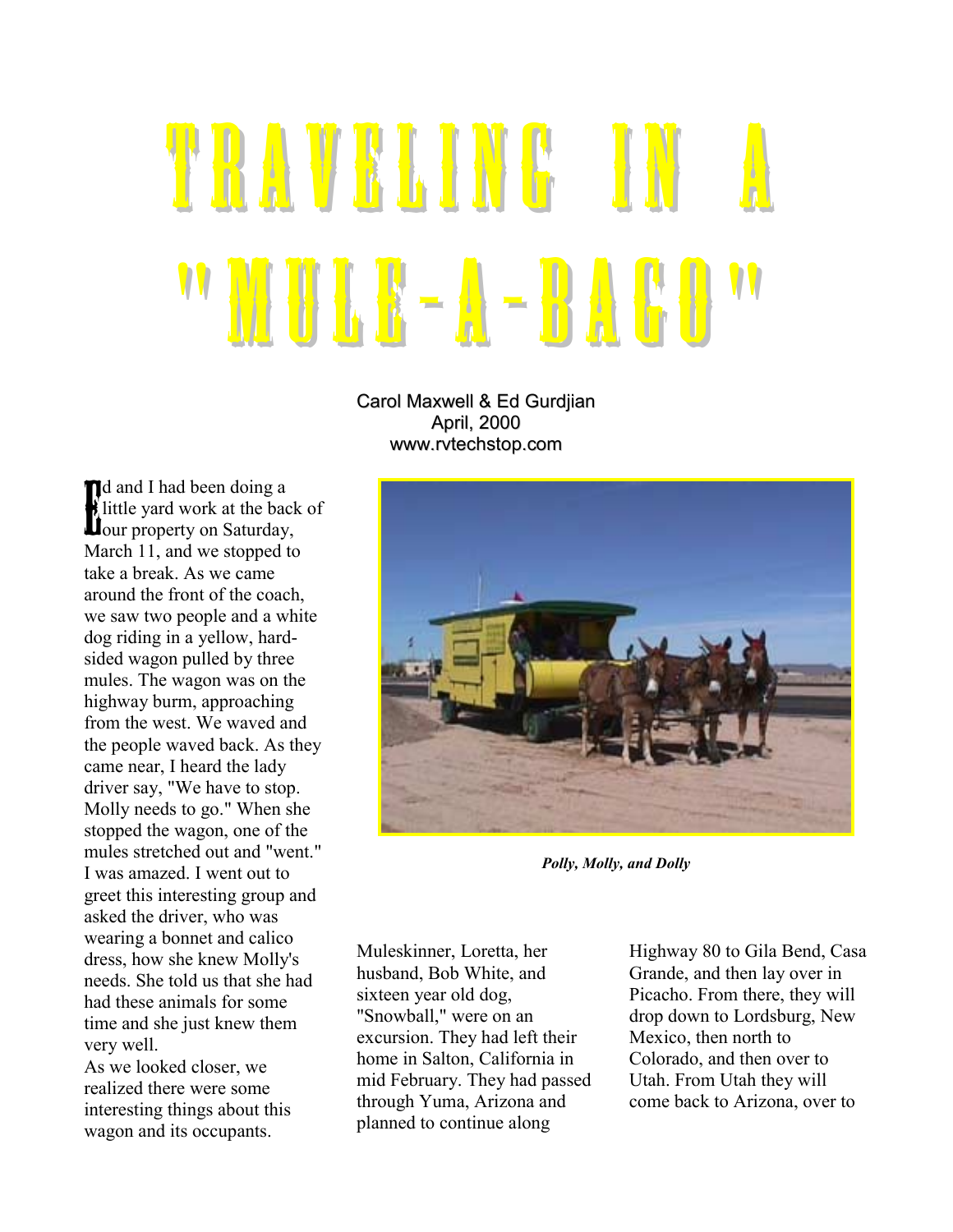Kingman, and then back home to Salton.

Loretta, mother of ten children. is the driver of the wagon and the driving force of this couple's adventures. Their youngest child is now 26 years old, so Loretta and Bob are free to follow their own trails. About ten years ago, Loretta was visiting her home state of Michigan when she bought a used Amish hack. She was going to get a horse and drive it back to California, but Bob insisted on bringing it home on a truck. In November of 1991, Loretta and Bob joined twenty to twenty-five other wagons in the annual Forty-niner Trail through Death Valley. Loretta drove the hack and Bob was an outrider on horseback. Since there was little room in the hack, they slept under the wagon. Loretta thought this was a nearly perfect lifestyle, but Bob wanted a few more comfort features.

After this event, Bob built a larger wagon that allowed them to sleep inside. Loretta bought two Belgian Mules to pull the



*Generator & storage compartment. Also shown are vents for refrigerator, furnace, and water heater*



*Loretta, Snowball, and Bob*

vehicle, and they made their first trip in 1993, from Blythe to Riverside, following the Pony Express Trail. In 1996, the White's traveled from Salton to Michigan, and then back to Salton. The cost of the five month trip was approximately \$10,000, mostly for the mules. There were two veterinary bills and the mules had to be shod nine times. There were no cooking facilities inside the wagon. On the outside, there were foldout shelves and they cooked over a campfire. Of course, if it rained, they didn't eat! Again, Loretta loved the arrangements, but Bob still wanted more "creature comforts." Bob planned and built the second and current wagon, which took more than a year to build. It is twenty feet long and seven and a half feet wide. All four wheels are equipped with Cadillac El Dorado disk brakes, which are operated with foot pedals. The brakes are crucial when traveling down hill to keep the wagon from overrunning the mules. The wagon also has a parking brake and leveling jacks. The electrical system includes a

small generator and two solar panels on the roof for charging batteries. The interior amenities include a full bed and a complete kitchen with a dinette. It is also equipped with a T.V., furnace, and complete bathroom. The "Mule-aago"carries 80 gallons of water, and the unladed weight is 4,860 pounds. Of course, now that Bob had a bigger and better wagon, he, like most men, wanted "more power." Loretta added another mule. To Bob's delight, Polly, Dolly, and Molly pull the wagon with ease. *Technical note from Ed: Although 1 mulepower is about .625 of 1 horsepower, muletorque, with a factor of 0.93, nearly equals horsetorque (Clydesdales excluded).* The wagon has a back porch where the White's carry hay for the mules. There is a storage area and tack room at the front of the wagon, just behind the



*To the left of the complete kitchen is the bathroom door. Upper right is the elevated bed.*

driver's seat. The generator and other equipment is on the left, and the right side stores grain, supplies for the mules, and has